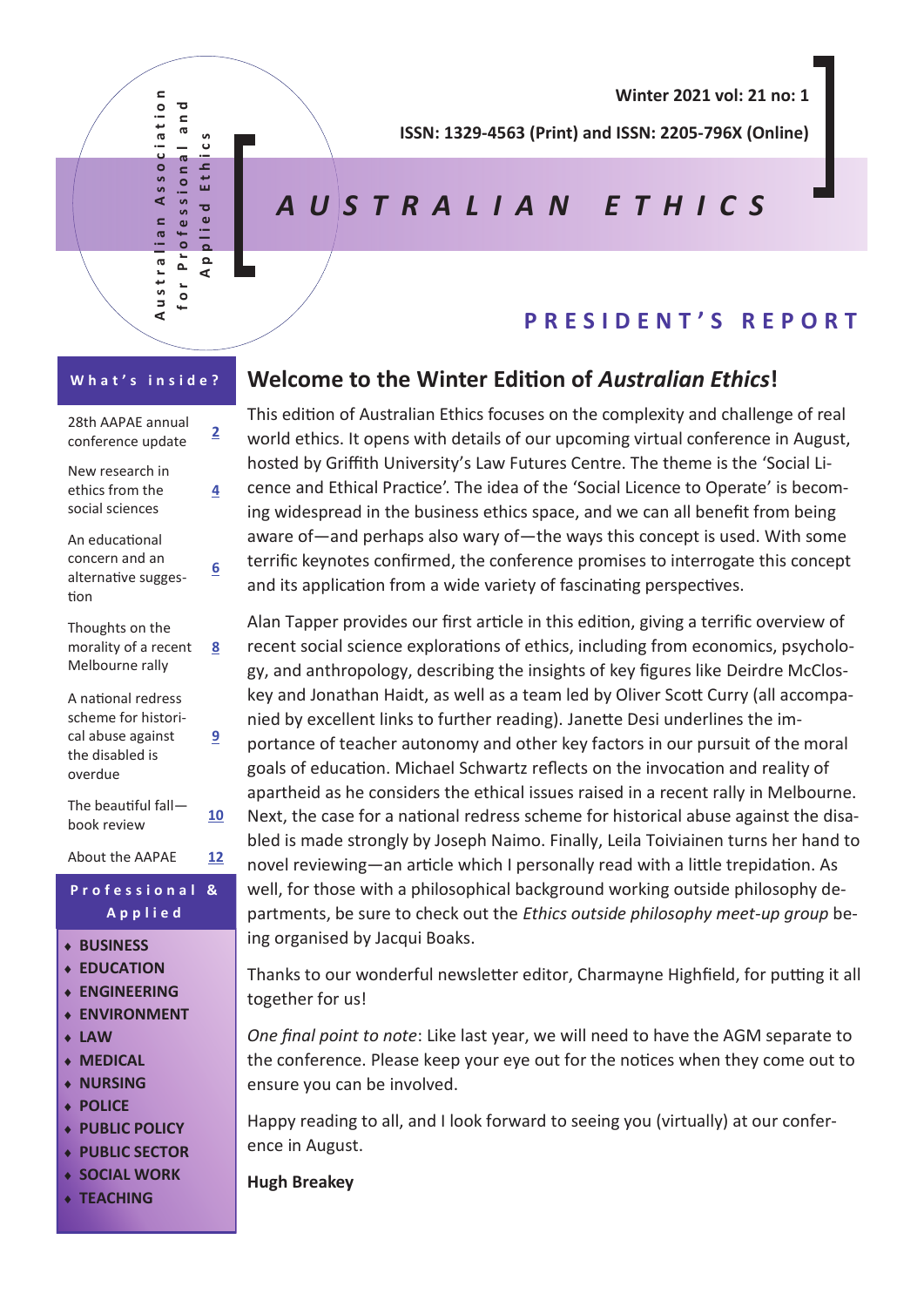# **28th ANNUAL AAPAE CONFERENCE**

**To be hosted by:**



# **Law Futures Centre**

# **Wednesday 11 – Friday 13 August 2021**

Online Conference via Zoom

**CONFERENCE THEME**

# Social Licence and Ethical Practice

The idea of the 'social licence to operate' ('SLO') first came to prominence late last century in application to mining industries. Local communities judged that industries were causing too much environmental harm or social disruption, and they began resisting and disrupting industry activities. The critics claimed that the industries had lost their 'social licence' to conduct their operations. Over the last twenty years, the SLO concept has been applied to many industries (e.g., paper mills, banking, tourism, aquaculture) and even to public works. In some applications, the invocation of the SLO concept seems to have had good results, strengthening industry ethical standards and encouraging genuine engagement with stakeholder communities. In others, the SLO concept has itself become the subject of ethical contestation.

The Conference will explore the many ethical questions raised by the notion of the SLO:

- What is the relationship between the SLO and other more familiar ethical concepts like corporate social responsibility, triple bottom line and legitimacy?
- How can the 'community' that grants the SLO be determined? Is this a practical or ethical question?
- Should the SLO be employed more widely, as a way of improving industry standards and community engagement across more domains?
- Should the SLO be resisted on ethical grounds, perhaps because of its inherent indeterminacy and unpredictability for industry—or because it distracts from more democratic and demanding governance/regulatory arrangements?
- Is the SLO an entirely new form of governance regime or ethical standing, made possible through new technology and social media?

As always, generalist papers on any issues in professional and applied ethics will be warmly welcomed at the AAPAE Conference. There will also be two streams on:

- 1. Professional ethics & professionalism
- 2. Moral philosophers working outside philosophy departments

#### **BEST PhD PAPER presented at the Conference**

First prize is an award for A\$250 and second prize A\$100. Submission deadline for full papers is 28 July 2021. For further information regarding the Best PhD paper award, please email info@aapae.org.au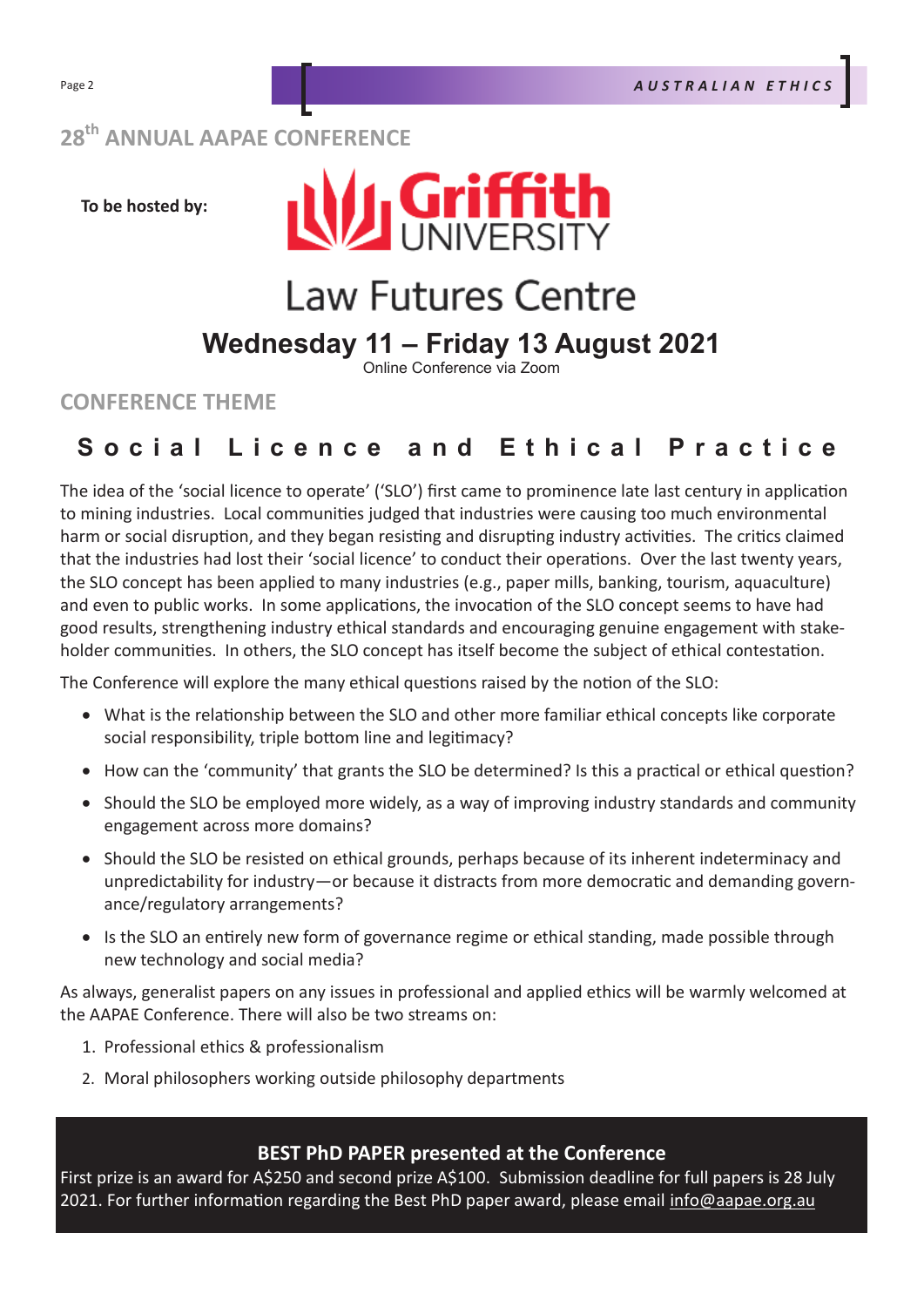## **KEYNOTE SPEAKERS**

**Dr Michelle Voyer** is a Senior Research Fellow with the Australian National Centre for Ocean Resources and Security (ANCORS) at the University of Wollongong. Her research focuses on the human dimensions of marine conservation and resource management, and the nexus of social science and policy. Building on a ten year career in Australian state and federal government, and marine science undergraduate training, Michelle's research now focuses primarily on ocean governance and fisheries and marine social science questions. In 2014, she com-



pleted her PhD examining the social acceptability of Marine Protected Areas (MPAs), with a focus on two NSW marine parks. Since then she has been involved in a range of contract and academic research projects in Australia and overseas, looking at commercial and recreational fisheries, MPAs, Indigenous cultural fishing and maritime and ocean uses as part of an emerging 'Blue Economy'. http://uowvivo.uow.edu.au/ individual/michelle\_voyer

**Dr Martin Drum** is Director of Public Policy and Associate Professor, Politics and International Rela-



# **CALL FOR PAPERS ...**

The Conference Committee warmly invites submissions for the 28<sup>th</sup> Annual AAPAE Conference from individuals (and teams) from all disciplines and professions who are interested in advancing the understanding, teaching, and practice of professional and applied ethics. As always, the annual conference atmosphere is sure to be one of collegiality and encouragement and a great space for newbie researchers (as well as seasoned presenters) to showcase their work. The call is out for abstracts and papers related to the central theme and other issues in applied ethics and the professions.

## **PUBLICATION OPPORTUNITY**

Authors of papers presented at the conference will be invited to submit completed papers to the AAPAE's associated journal, *Research in Ethical Issues in Organizations* (REIO).

REIO is a peer reviewed journal and all submitted papers will go through a rigorous double-blind review process to determine suitability for publication. Please note submission for peer review prior to the conference does not guarantee acceptance for publication.

## **REGISTRATION IS NOW OPEN—FREE FOR AAPAE MEMBERS**

The conference registration form can be downloaded from http://aapae.org.au/events/28th-annualaapae-conference. Please email your completed form to Dr Hugh Breakey at h.breakey@griffith.edu.au to express your interest to attend and obtain the conference link and password.

**AAPAE Members—FREE Non-concessional—A\$30 Student & Concessional—A\$20**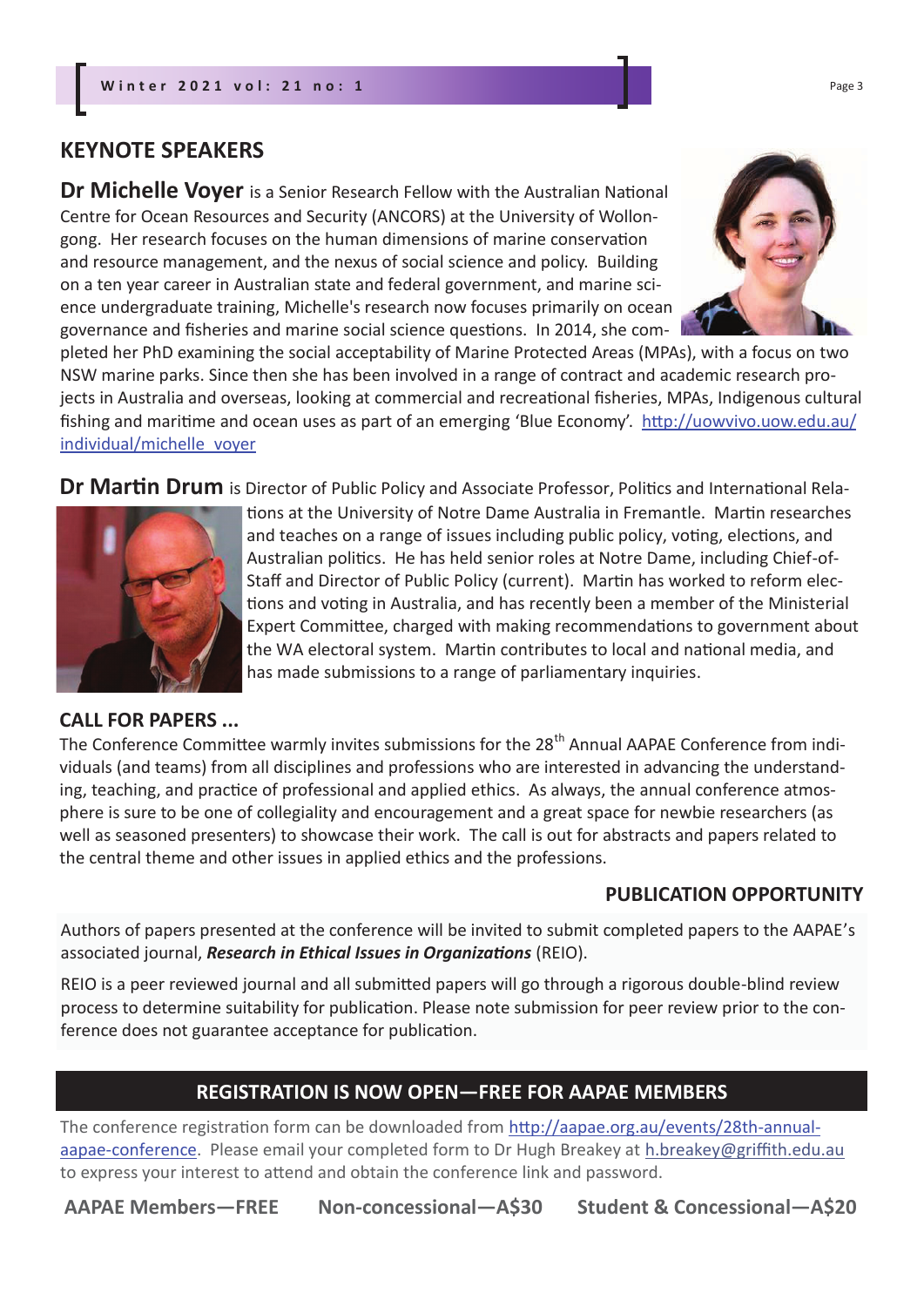## **NEW RESEARCH IN ETHICS FROM THE SOCIAL SCIENCES**

**Alan Tapper**

**What is morality?** Philosophers generally answer that question by talking about theories of morality. That, I suppose, is what philosophy does—it theorises things. But morality is a practical business, and we all engage in that sort of business. Morality should make sense to anyone and everyone. The theory of morality should speak a language anyone can understand. By and large, the language spoken by philosophers when they speak about morality is a language very different from how ordinary people speak.

Further, moral philosophy has become bogged down in trying to validate one of three competing moral theories: consequentialism, deontology, and virtue theory. Too much of moral philosophy reads like a three-way wrestling match between these theories. Meanwhile, however, the social sciences have been making remarkable progress in articulating accounts of morality grounded in empirical evidence. Here I sketch three such cases.

The first comes from economics. I have in mind Deirdre McCloskey's work, especially her *The Bourgeois Virtues* (2006). McCloskey is a feminist, a Christian and a distinguished economic historian, trained in the Chicago School of economic rationalists. In her book she brings this seemingly improbable combination together, in an updated account of the seven "classical virtues": justice, courage, moderation, wisdom, faith, hope and love. Modern moral philosophy lost its way when it gave up Adam Smith's account of virtues and sentiments.

The result has been a long line of contractarian theorists trying to solve the Hobbes Problem—namely,

"Can a group of asocial monsters, who have never been children and have never loved anything, never had faith or hope or justice or temperance, be shown on a blackboard to create out of rational self-interest a civil society?"

Smith is the hero in McCloskey's attempt to revive the virtues for modern ethics. She gives an account of her own intellectual journey here: http:// www.deirdremccloskey.com/docs/pdf/ McCloskey\_ApologiaProVitaSua.pdf. Reviews of her

book, and her replies to these reviews are here: http://www.deirdremccloskey.com/academics/#bv

A second example comes from psychology, in the work of Jonathan Haidt, especially his best-selling book, *The Righteous Mind* (2012). Haidt's work is now known as Moral Foundations Theory. It proposes that morality has five foundations:

- 1. Care, the basis of kindness and nurturance (with harm as its opposite)
- 2. Fairness, the basis of justice, rights and autonomy (with cheating as its opposite)
- 3. Loyalty, the basis of patriotism and sacrifice (with betrayal as its opposite)
- 4. Authority, the basis of leadership and followership (with subversion as its opposite)
- 5. Sanctity, the basis of valuing the body (with degradation as its opposite).

For Haidt, a large part of morality (but not all) is intuitive and is shown in our instantaneous reactions rather than in our cool reflections. He admires Humean ethics because he sees it as giving proper recognition of our intuitive reactions: on this view reason is the servant of the passions. This allows Haidt to count our reactions of disgust as part of morality as understood in most cultures, if not perhaps in our own.

Haidt is interested in why people have such visceral reactions to some public figures and some political views. Even in matters of politics, we react before we think. We choose sides—"Left" or "Right", conservative or liberal—not just by weighing up the merits of the issues or the personalities, but because our pre-rational minds intervene before we are even aware of the issues. This of course has its dangers, and Haidt has gone on to campaign against the rampant tribalism in academic and political cultures today.

Excerpts and reviews of *The Righteous Mind* are here: https://righteousmind.com/about-the-book/. Moral Foundations Theory has a website here: https://moralfoundations.org. His campaign in fa-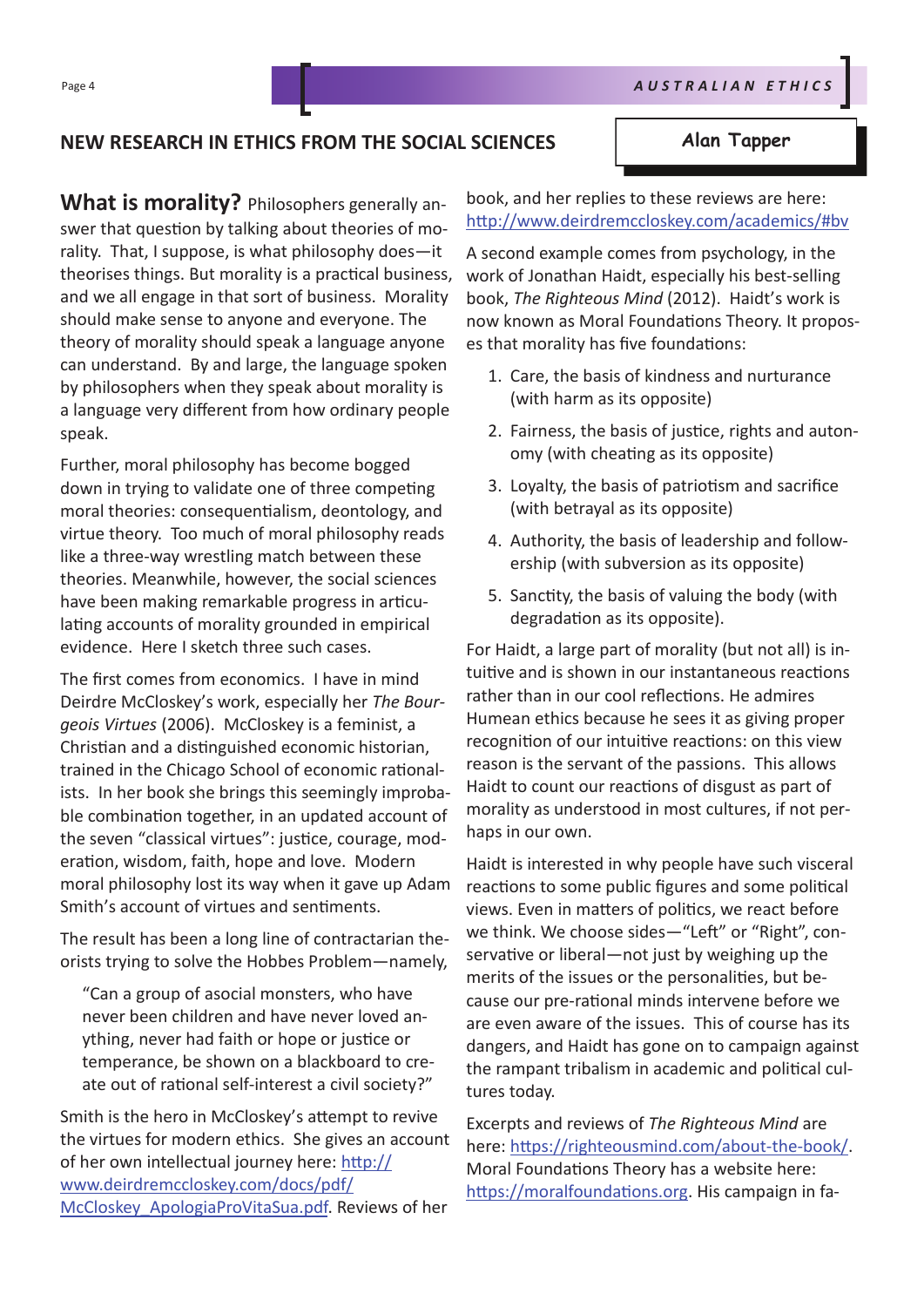#### *(Continued from page 4)*

vour of intellectual diversity can be seen here: https://heterodoxacademy.org.

The third case is less well-known, and comes from anthropology. A team of researchers at Oxford University, led by Oliver Scott Curry, have proposed that morality is about cooperation. Anthropologists have traditionally emphasised "the diversity of morals" and the multiplicity of kinship systems across the vast range of human cultures. This makes the idea that morality has a unitary core seem highly improbable; instead, it lends support to cultural and moral relativism.

But Curry and his colleagues (Daniel Austin Mullins and Harvey Whitehouse) think their theory is strongly grounded. On their view, cooperation is central to ethics in all cultures. In an article entitled "*Is It Good to Cooperate? Testing the Theory of Morality-as-Cooperation in 60 Societies*" (*Current Anthropology*, 2019) they conclude that "cooperation is always and everywhere considered moral".

There is of course a conceptual issue here. What do they mean by "cooperation"? Cooperation, they contend, takes seven forms:

The present incarnation of the theory incorporates seven well-established types of cooperation—helping family, helping group, exchange, resolving conflicts through hawkish and dovish displays, dividing disputed resources, and respecting prior possession—and uses this framework to explain seven types of morality—obligations to family, group loyalty, reciprocity, bravery, respect, fairness, and property rights.

The 2019 article is especially valuable because it includes critical commentary by five leading academics, and replies to these criticisms from the authors. Curry, Mullins and Whitehouse nicely reply to the claim that "harm" (for example, assault) is universally seen as wrong in this way:

the moral valence of harm will vary according to the cooperative context: uncooperative harm (battery) will be considered morally bad, but cooperative harm (punishment, selfdefence) will be considered morally good, and competitive harm in zero-sum contexts (some aspects of mate competition and intergroup conflict) will be considered morally neutral— "all's fair in love and war." Thus cooperation explains the conditions under which "harm" is, and is not, justified.

An early summary of their work can be seen on YouTube: https://youtu.be/HyuNLk0xaCI. Curry's website is here: https://www.oliverscottcurry.com.

Morality, as I said at the outset, is a practical business, and it should be expressible in ways that anyone can understand. The authors reviewed here— McCloskey, Haidt, and Curry—are from different academic backgrounds: economics, psychology, and anthropology, but they speak the same language of morality, and it seems to me a language that we all speak.

#### **Dr Alan Tapper**

Adjunct Research Fellow John Curtin Institute of Public Policy, Curtin University, WA *email:* alandtapper@gmail.com

## Ethics outside philosophy meet-up group

On May 20<sup>th</sup> the first meet up of the newly formed 'Ethics Outside Philosophy' group took place in Leederville, WA. The main aim of the collective is to serve as a meeting and discussion group for those with a philosophy background who are now teaching ethics outside of philosophy departments with the aim to share ideas, resources, experiences, and opportunities.

The group also hopes to be a hub for collaboration opportunities between group members and with those in the private and government sectors who are interested in ethics.

The first meeting included informal discussion about topical ethical issues such as those arising from the pandemic and from cyberwar and how to facilitate discussion of these, as well plans for guest lectures and collaborative publication ideas If you are interested in joining the discussion, please contact:

#### **Dr Jacqueline Boaks**

Lecturer | School of Management, Curtin Business School *email*: jacqueline.boaks@curtin.edu.au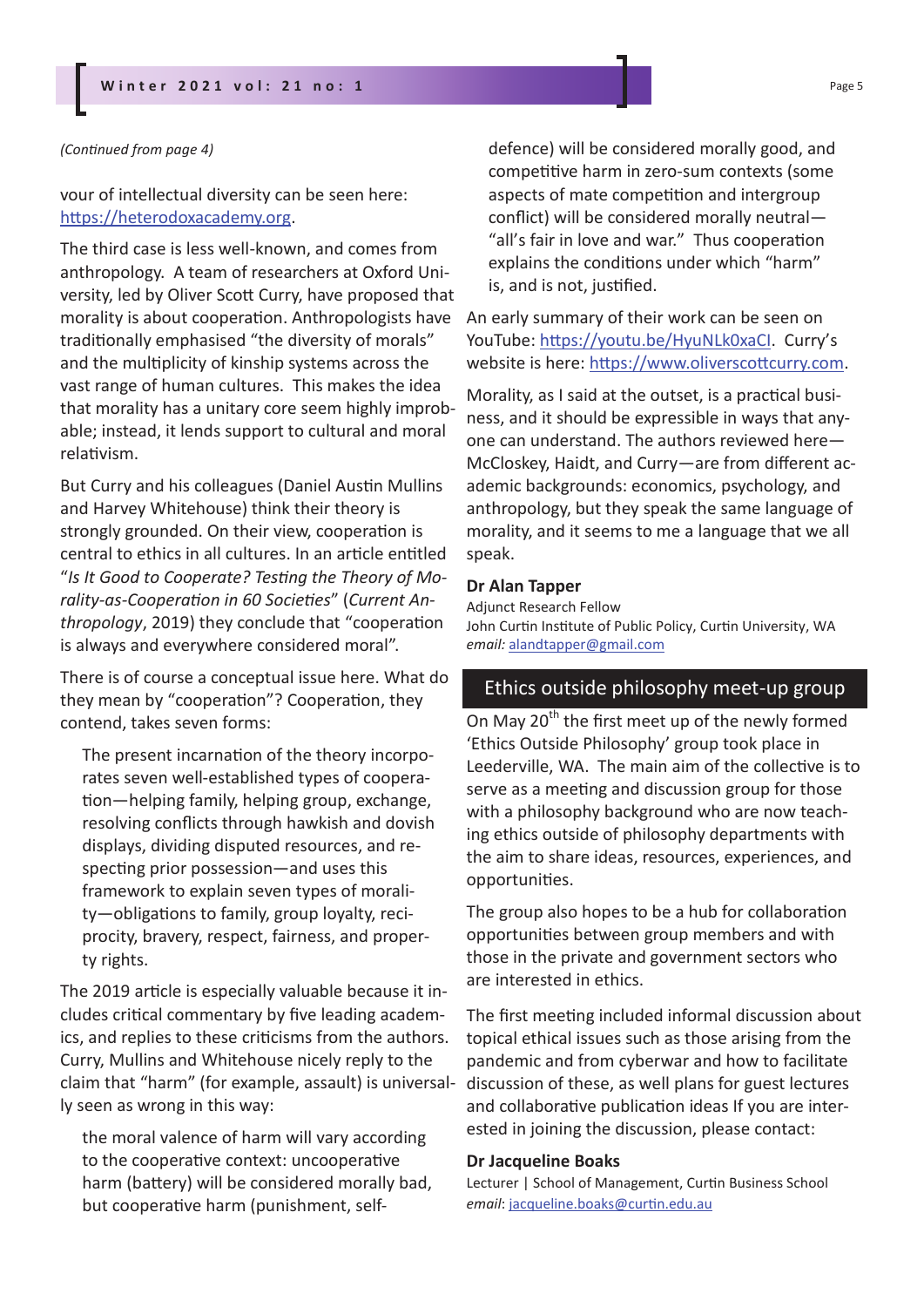## **AN EDUCATIONAL CONCERN AND AN ALTERNATIVE SUGGESTION**

*The function of education is to teach one to think intensely and to think critically. Intelligence plus character—that is the goal of true education.* 

#### **Martin Luther King Jr., 1947**

#### Educational Purpose

The moral purpose of education is, broadly, to teach individuals how to think. While various philosophies of education can be widely debated, this remains the fundamental basis for schooling. Successful education nurtures curiosity and the seeking of deeper understanding through implementing lessons with a delicate blend of learning styles and individual programming. This promotes ongoing learning opportunities rich with applicable knowledge that holds value, eventually leading to employment pathways and healthy contributions to society. The current educational system has attempted to bend historical traditions and bring in these ideals, though less

whelmed with balancing good practice, appropriate differentiation, addressing behaviour management needs and student disengagement within a singular curriculum and limited timeframe. The pressure to demonstrate specific teaching methods for prescribed lessons undermines the capacity to innovatively respond to individual learners.

#### Alternative Education

The time has come to suggest an alternative to this education system. Various alternative school programs have existed for many decades with a rise in popularity in recent years in response to the developing neoliberal market. Alternative and private

successfully. The accelerated changes in society have not been matched by educational reform, indicating the need for a far-reaching alternative.

*The pressure to demonstrate specific teaching methods for prescribed lessons undermines the capacity to innovatively respond to individual learners.* 

schools offer commodities not otherwise available in public systems, such as buildings and grounds, pastoral care, or access to extended learning opportunities. Limited and se-

The Loss of Teacher Autonomy and Student Focus Mainstream education has held a steady reliance on auditory and visual techniques. These support an increasingly standardised curriculum emphasising evidence-based teaching methods. The focus on research-based practices initiated an increase in the synchronised and systematic delivery of academic content. Scripted or regulated teaching methods provide the continuity and consistent implementation to support empiric or systematic data collection. Results are clear, objective, and undisputed when teaching is prescribed and duplicated across classrooms, though perhaps not always successful in large scale practice.

Imposed practices ultimately lead to a loss of teacher autonomy. The effectiveness of inclusive and individual programming is hindered by a lack of flexibility despite the expanding scope of student needs and interests. Teachers are frequently over-

lective student intake leads to a narrowed focus for teaching to a cohort of students with similar learning needs. Homogenised backgrounds with similar educational priorities suggest a streamlined curricular focus and targeted lessons or activities for student engagement. This supports the original moral goal of education to teach students how to think and even to enjoy the process of learning.

Public education can also offer an alternative format to more appropriately engage students and learn critical thinking skills. A basic understanding of learning styles asserts that people should be taught in a manner that matches how they learn. Students demonstrate learning preferences from very young ages, even before starting formal school. By grouping students based on learning preferences, schools are advantaged by designing lessons suited to strengths. Students taught in this manner are better *(Continued on page 7)*

**Janette Desi**

Page 6 **A U S T R A L I A N E T H I C S** R A U S T R A L I A N E T H I C S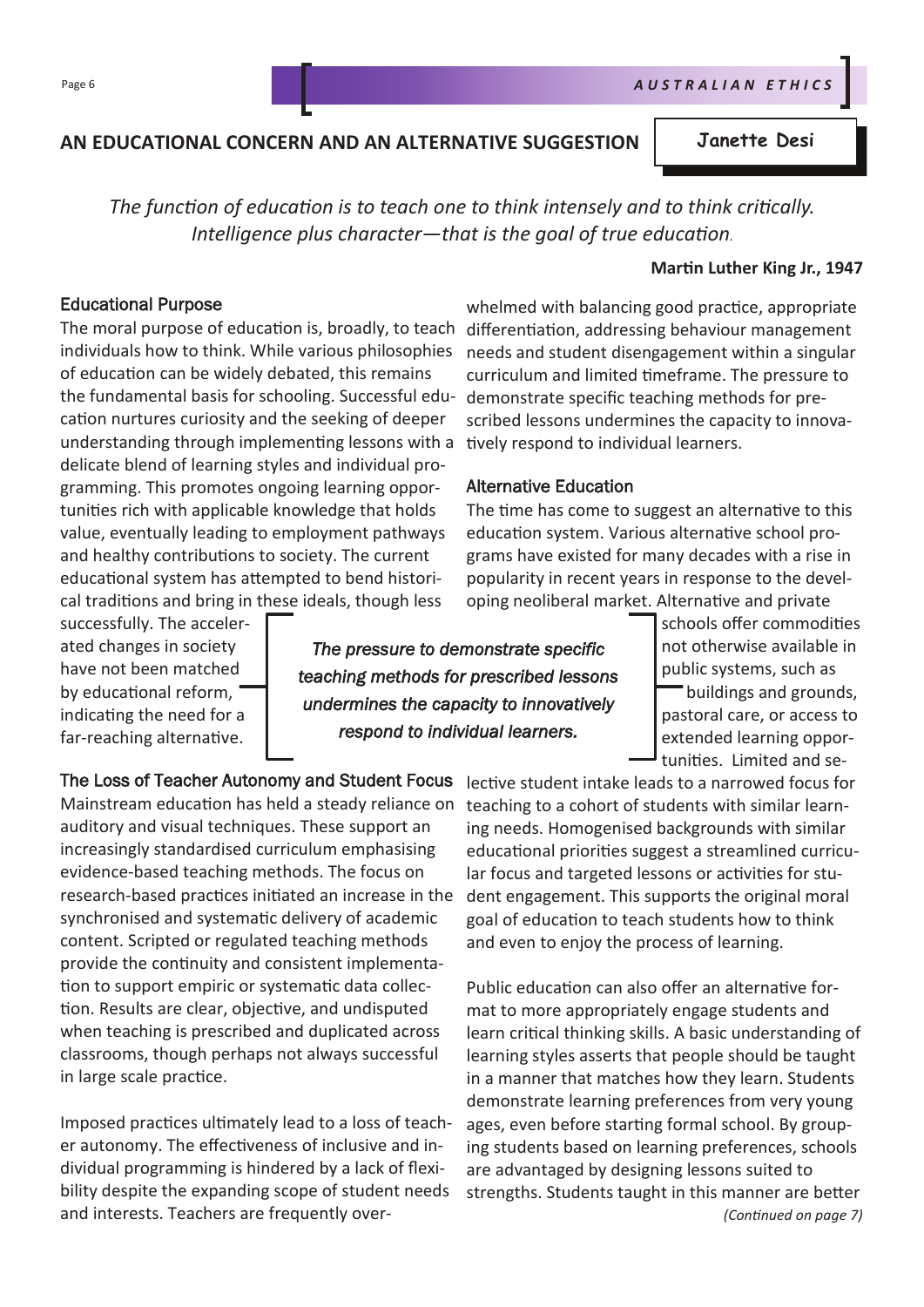#### **W i n t e r 2 0 2 1 v o l : 2 1 n o : 1** Page 7

#### *(Continued from page 6)*

prepared to overcome academic challenges and develop confidence in acquiring skills and knowledge, thus practicing critical thinking skills and successful learning habits. Teacher autonomy increases as classrooms reflect student cohorts rather than attempting to be mirror images of each other. Learning strengths are used as a bridge to access all curriculum content while lessons also help to build aptitude in weaker areas, such as improving social skills among tactile introverts. The benefits of grouping to learning styles include greater mental health, student engagement, and learning outcomes, also leading to a wide range of secondary factors including attendance and potential decreased youth crime.

#### Implementation

Resources are already available for this alternative educational model to be implemented in state schools. Ideally, grouping would be multi-aged to encourage students to both collaborate with more advanced learners and to provide task analysis to help less proficient students. Parental involvement increases as collaborators who are consulted to help determine ideal learning environments and assist with the generalisation of skills. All content areas within the curriculum must be presented to provide complete coverage over key learning areas, though competency may be demonstrated through different assessment practices. Schools within Queensland already employ curriculum development leaders who work to ensure adequate coverage of content, appropriate assessment measures, and maintain direction of lessons. Administrators return to the role of supporting teachers, providing professional development opportunities and modify staff by retaining quality teachers.

#### Moral Link to Practice

This is merely a brief of how an alternative system may improve mainstream educational practice. The continuing moral goal of education is to produce individuals who think critically, seek knowledge, and find value in understanding. Increasing student engagement leads to improved

outcomes, eventually resulting in healthy societal contributions and general improvements in mental health. Currently, school administrators and staff scramble to demonstrate flat, evidencebased, broad practices across an increasingly diverse student population leaving too many students behind in academic gaps. Allowing students to access the curriculum through their preferred method for learning is the crux of good practice. Schools ultimately hold a moral obligation to improve educational delivery by examining current systems and re-evaluating to implement an enhanced focus on improving lessons to reflect learning preferences.

#### **Janette Desi**

*email:* janette.desi@gmail.com

# Congratulations

#### **AAPAE member wins national award**

AAPAE member, **Dr James Page**, has been announced as joint winner of 2021 **Banjo Paterson Literary Award**, for the entry *'Out of Africa*', coauthored by former Congolese refugee and now Australian citizen, Sagamba Muhira. The short story is a memoir, and part of a wider ethnographic project, aimed at retelling refugee experience from the perspective of individual refugees. Dr Page suggests that we have a wider ethical responsibility not just to refugees but all those in countries where there is conflict. This is especially the case given conflict in these countries often can be seen to be, at least in part, due to the legacy of colonialism, and that we in the west are generally the beneficiaries of colonialism. A copy of the short story will soon be online.

## **A A P A E L i s t s e r v**

If you have any information or notices that you would like us to relay to your peers, please email your request (word format) to: info@aapae.org.au **The AAPAE's Listserv has over 700 subscribers locally and overseas**.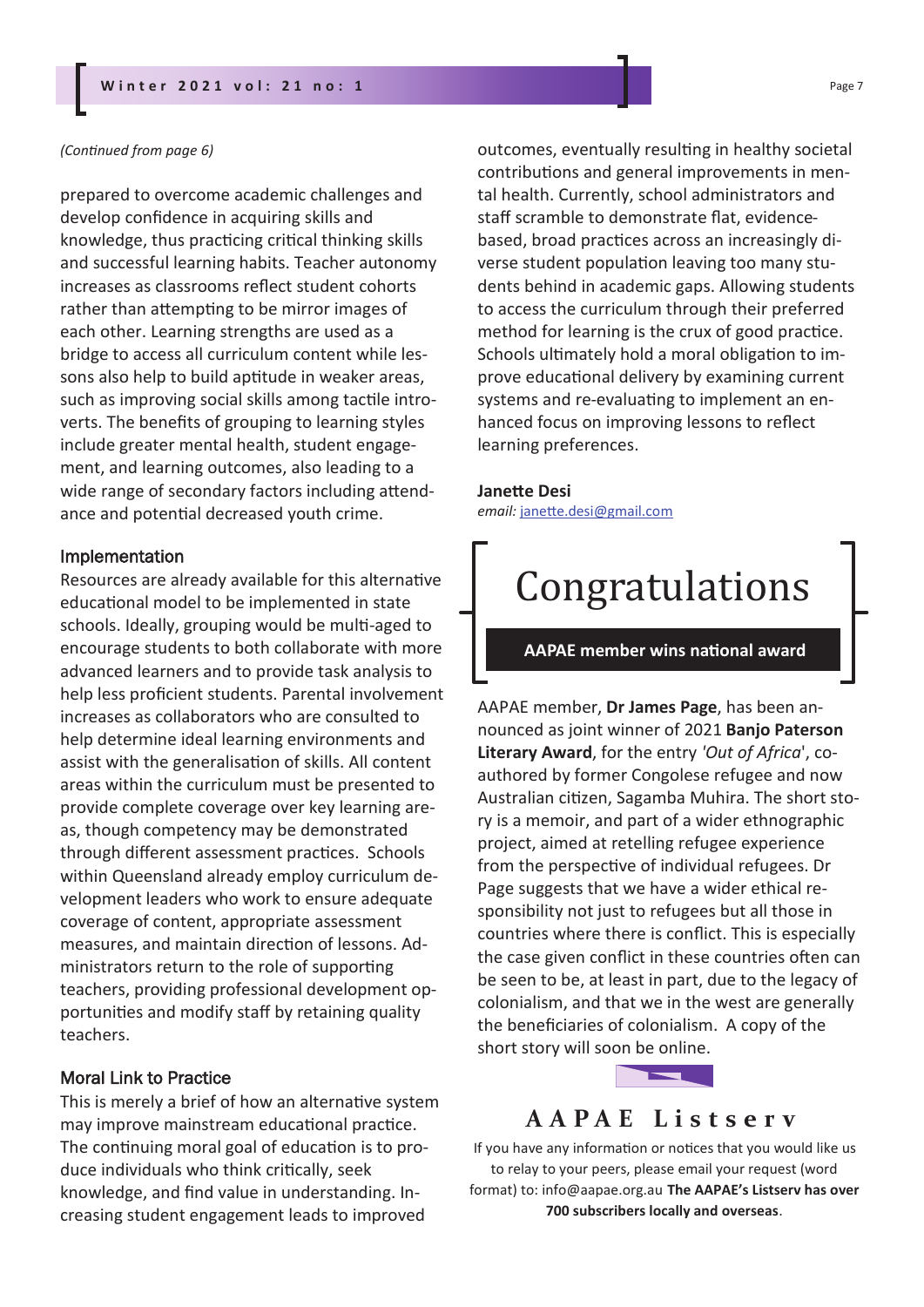## **THOUGHTS ON THE MORALITY OF A RECENT MELBOURNE RALLY**

E arlier this year, on the 15<sup>th</sup> of<br>May, I watched protesters in a  $\overline{\phantom{a}}$  arlier this year, on the 15<sup>th</sup> of Melbourne rally. They looked happy. They carried placards. Their placards said that Israel is an Apartheid state. No doubt they were happy that Israel is an Apartheid state. I suspect they would be equally happy carrying placards saying that Japan is a Japanese state. Or that Italy is an Italian state. And Germany is a German state. After all, could one expect anything else from them? For them, Germany *is* a German state. As is Japan a Japanese state: and Italy an Italian state. And Israel is an Apartheid state because that is what they have been told. So why should they not be happy at walking through the streets of what was the most liveable city in the world and proclaiming what for them is the obvious? Who after all can dispute the very obvious? And free of disputes one can indeed be happy. Disputes are too stressful.

Of course Apartheid South Africa was proud to be an Apartheid state. One globally recognised saint emerged from that state and that was Nelson Mandela. Mandela was sentenced to life imprisonment at *The Rivonia Trial* (1963- 1964). The only whites tried alongside Mandela at *The Rivonia Trial* were six Jews: Lionel Bernstein, Denis Goldberg, Arthur Goldreich, Bob Hepple, James Kantor and Harold Wolpe. Joel Joffe, a Jew, was Mandela's lawyer. But of course for the Melbourne protestors Germany *is* a

German state. As is Japan a Japanese state: and Italy an Italian state. And Israel is an Apartheid state.

Mandela's 1994 government included a few whites. All were associated with the previous regime except for Joe Slovo, a Jew, who became Minister of Housing: But not for long. He died seven months later. Slovo and his wife both fierce opponents of the Apartheid regime—fled the Apartheid regime to Mozambique. There, in 1982, Slovo's wife, Ruth First, a dedicated Jewish opponent of racism and oppression, was assassinated by agents of the Apartheid government. The fate of white Jewish activists who risked their lives to battle Apartheid is discussed in Glenn Frankel's book *Rivonia's Children* (New York, 1999). Meanwhile a Jewess, Helen Suzman, was the only anti-Apartheid activist elected to parliament representing a constituency with many Jewish residents. There for long years she fought alone for justice. But of course for the Melbourne protestors Germany *is* a German state. As is Japan a Japanese state: and Italy an Italian state. And Israel is an Apartheid state.

In 2019, South Africa was ranked the second most anti-Semitic country on earth (https:// global100.adl.org/country/southafrica/2019). Personally I know that is so. The previous year I taught a black South African who had migrated to Australia with her parents. She said she was delight-

ed to have me, a former South African, lecturing her. When in a Business Ethics class, we discussed the ethical behaviour of Oskar Schindler she argued that his conduct was morally wrong. She thought the very best thing was for Adolf Hitler to murder all of the Jews. She was disappointed to discover I was a Jew. She told me she thought I was a white Afrikaner. Go figure. Mandela's ANC government still rules South Africa. Today it is one of the most inequitable countries on earth. Over 65% of the nation's income goes to the richest 10% (*Fortune,*  April/May 2021 p. 65). But of course for the Melbourne protestors Germany *is* a German state. As is Japan a Japanese state: and Italy an Italian state. And Israel is an Apartheid state.

The world is not a fair place. Most victims are forgotten. Greg Sheridan reminds us in *The Australian*  of how in the 1940s ancient Jewish communities in Arab lands were victims of ethnic-cleansing which caused the flight of "about a million Jews"  $(22<sup>nd</sup>$  May, 2021, pages 13 & 20). The lands they left are far from beacons of liberal democracies with human rights for all inhabitants. Indeed, according to *The Economists Intelligence Unit*, Israel is the only democracy in the Middle East—albeit a flawed democracy (https:// en.wikipedia.org/wiki/ Democracy\_Index). South Africa too is ranked by them as a flawed democracy. Nonetheless, every

#### **Michael Schwartz**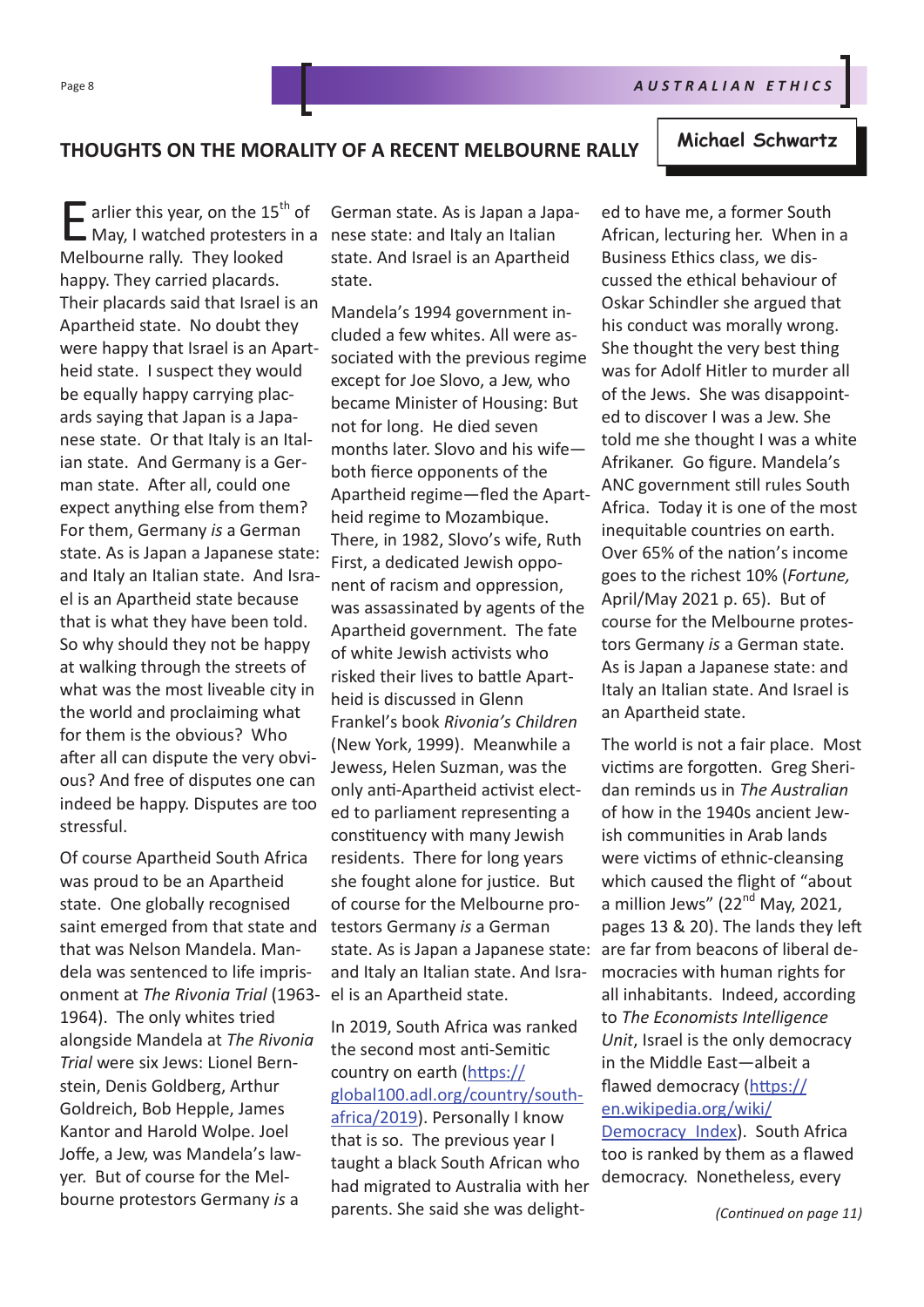## **A NATIONAL REDRESS SCHEME FOR HISTORICAL ABUSE AGAINST THE DISABLED IS OVERDUE**

The history of disability is a sad tale of inhumane<br>treatment across a spectrum of dehumanising<br>practices. The litany of abuse is too extensive in kind he history of disability is a sad tale of inhumane treatment across a spectrum of dehumanising to fully enumerate here. Though advances have been made in the last few decades to improve the lives of persons with disabilities, misunderstanding and ignorance, the main attitudinal sources of ableism, still pervade society in various institutional forms. Not least emanating from questionable clinical and care models, enabled, nonetheless, by systemic breakdown, overall impacting the lives of the disabled. For even today, persons with disabilities are subjected to continued forms of severe restrictive practices, among them chemical, physical and psychological abuse, the result of poor care and poor clinical management. The current *Royal Commission into Violence, Abuse, Neglect, and Exploitation of People with Disability* will not act to prosecute cases retroactively, instead operates in the hope of ensuring past breaches are not recommitted. The process from the outset of this investigation is extremely limited, and even if not intended, in practice, will provide the perpetrators of relatively recent harm virtual immunity.

Nationally, the Government instrument meant to end breaches against the human rights of persons with disabilities—*The Quality and Safeguard Commission*—has now been instituted in each Australian State. Likewise, however, these state-based commissions do not operate retroactively to redress the harm that has been perpetrated on the disabled.

Nor can debilitating trauma be so easily terminated at some State Commission operational entry date. Historical abuse needs to be legally challenged by the authorities whenever possible. Though numerous people are providing their stories to the Royal Commission, many more however, will not from fear of retribution. Thus far what has been revealed by the Royal Commission can only be a fraction of the tale. Furthermore, when those submitted stories are treated as data, in one important sense, particularly when the perpetrators of harm are not challenged nor punished, those stories are instead stripped of hurt, trauma and crime. Humans are creatures of habit, and as such, as a bare minimum, to safeguard against future breaches, those abusers, if still in positions of support, care or authority over the disabled, need to be scrutinised and be required to pass a fit and proper person test. By extension, government legislators need to rethink disability governance legislation and the institutions (Statutory Bodies and Acts) meant to operate to protect the vulnerable that are instead miserably failing. It is time, albeit overdue, therefore, to earnestly start the conversation regarding a National Redress Scheme for abuse, violence, clinical and residential mismanagement perpetrated over decades against the Disabled.

#### **Dr Joseph Naimo**

Researcher in Philosophy and Professional Ethics, Activist and Advocate for Disability and Mental Health *email:* jnaimo@optusnet.com.au

# **MILITARY MEDICAL ETHICS IN CONTEMPORARY ARMED CONFLICT**

• Offers a critical assessment of the practice of military medical ethics during the wars in Iraq and Afghanistan

• Consolidates the medical, military, philosophical, legal, and scientific data from the last twenty years of fighting by multinational forces in the Middle East

• Presents a comprehensive theory of military medical ethics for present and future conflicts that incorporates military necessity, interests of state, the demands of just war, and important distinctions among military and civilian actors

• Offers the tools to resolve moral dilemmas of distributive justice, patient rights, and military necessity on and off the battlefield

Available from: https://global.oup.com/academic/product/military-medical-ethics-incontemporary-armed-conflict-9780190694944?cc=sg&lang=en&

**Military Medical Ethics in Contemporary Armed Conflict** MOBILIZING MEDICINE IN THE PURSUIT OF JUST WAR



**MICHAEL L. GROSS** 

### **Joseph Naimo**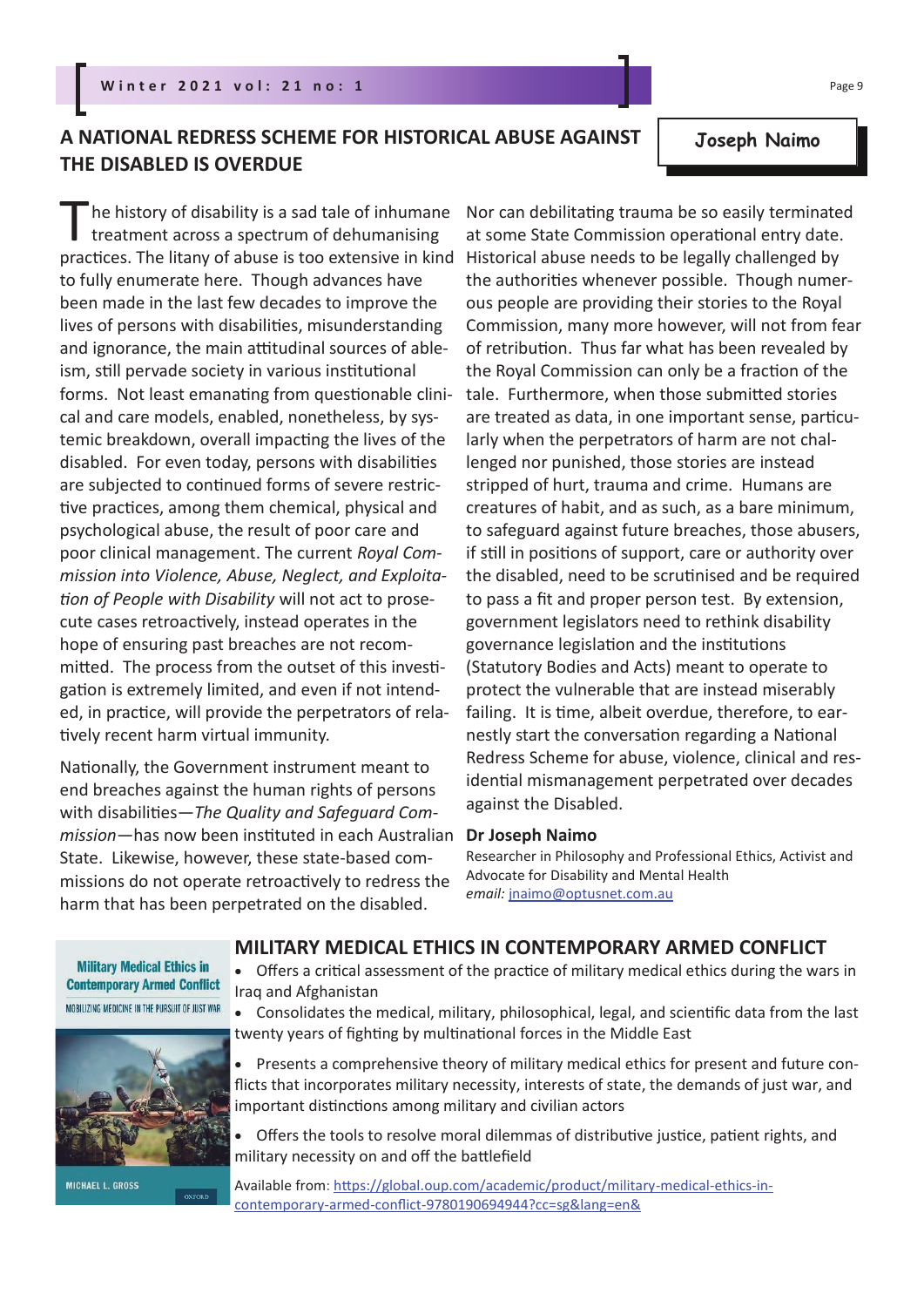## **THE BEAUTIFUL FALL—BOOK REVIEW Leila Toiviainen**

I ugh Breakey is known as a clear-thinking and articulate philosopher to many colleagues, a ethicist who has made a contribution to many imugh Breakey is known as a clear-thinking and articulate philosopher to many colleagues, an portant public discourses.

It may come as a surprise to these readers that he has recently published his debut novel, a philosophical romance *The Beautiful Fall*. Some of the publicity for the novel explain its genesis; Hugh Breakey is much more than a philosopher: on the inside cover of the book we discover that his former careers include a theatre director, on the back cover the novel is characterised as "cinematic".

The theatrical and cinematic talents of Hugh Breakey are evident from the first page of the work. For a debut novel, this is a very accomplished work of fiction that any eminent writer would be proud of, it is imaginative, suspenseful and most of all an empathetic work about ordinary people and their weaknesses and failures, as well as their strengths and resourcefulness in the face of adversity. His language is perfect in its flawlessness and apparent simplicity, there is not one jarring sentence or even a word in it.

Because of the author's gifts, it is difficult for me to do justice to the novel in my less elo-

quent words, I also do not want to reveal any of the many surprising turns that the novel takes after a quiet, unassuming start, these are for the readers to work out for themselves. I would recommend it to anyone interested in other people and their lives well written.

The first-person narrator, Robbie Penfold aged 31, has a recurring neurological condition, periodic amnesia resulting in the loss of memory and personal identity. So far this has happened to him three times. As an amnesiac he is vulnerable to being lost wandering the streets, being taken into custody and having the threat of institutionalisation hanging over him because of the authorities "duty of care" towards him.

The story begins on Day Twelve before "the forgetting" destroys Robbie's memory and identity again as he knows by now that the episodes take place at regular intervals of 157 days. He has twelve days to prepare for the inevitable by locking himself into his rented fifth-floor apartment in Brisbane, by having everything under control and in order so that his future self can take up where the past selves and

> the present self have left off. He is focused on regular morning exercises, the construction of enormous spirals made up of dominoes that fill his apartment and on writing a journal to keep a record of the person that he thinks that he is at present.

Nothing in human life can be controlled and ordered by any of us to this extent; the story is about how Robbie is forced to deal with unexpected events that make him question everything in his life in these twelve remaining days.

*The Beautiful Fall* is the most intellectually and emotionally satisfying reading experience that I have had in a long time. I

began it by trying hard to note the various metaphysical issues raised by Hugh Breakey, questions of personal identity, the mind-body problem, the relation between time and space and memory, questions of freewill and choice. Robbie's claustrophobic isolation reminded me of Kafka, the cinematic scenes of time and place of Bergson, the recurring episodes of forgetting of Nietzsche's *Eternal Recurrence*.

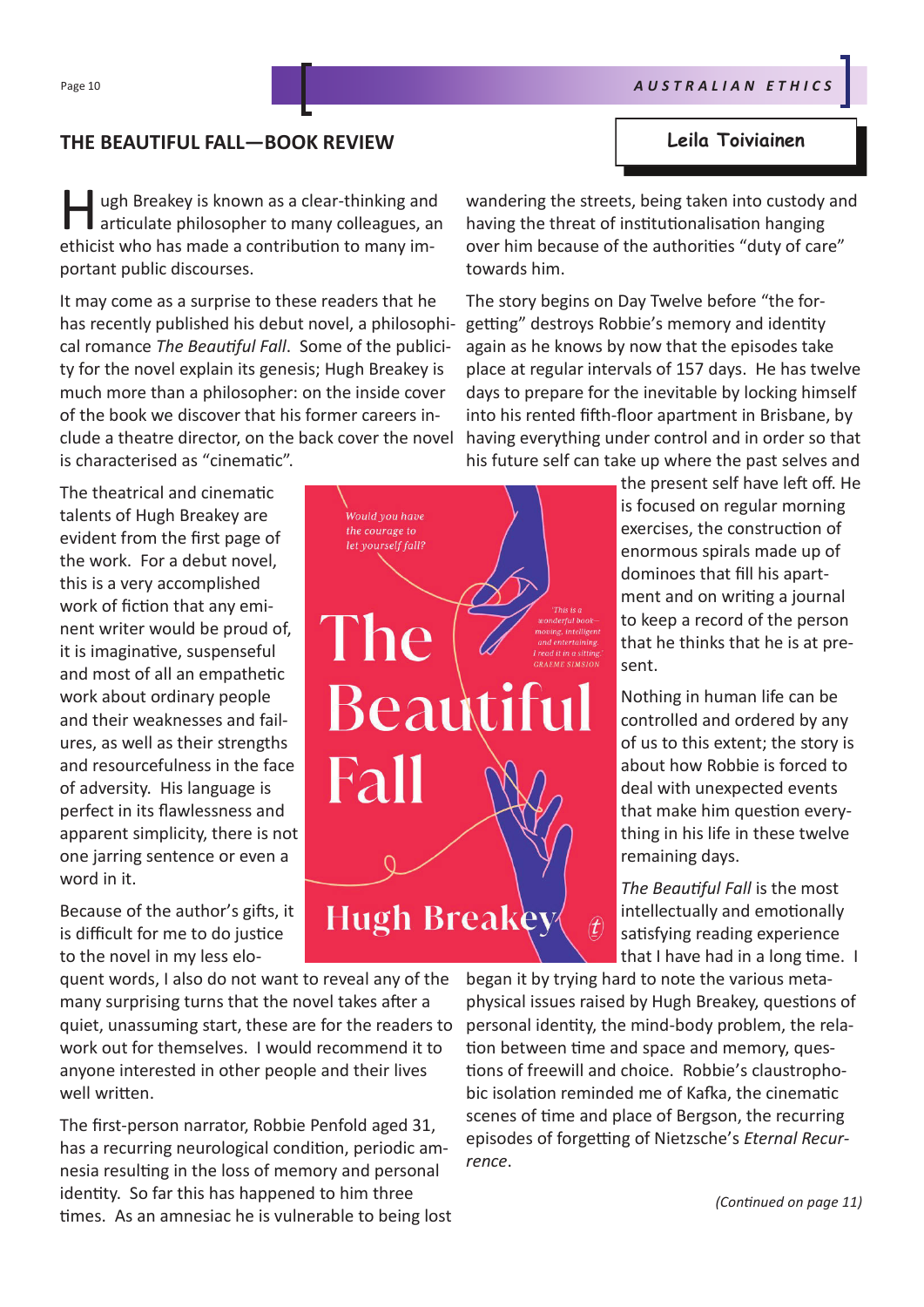#### **THE BEAUTIFUL FALL CONT.**

#### *(Continued from page 10)*

Only a few chapters into the novel I realised that I was far more interested in the story of Robbie and Julie, who arrives at his door one day delivering his grocery order. One of the great strengths of the book are the well-developed, fully rounded characters, real people who want to do their best in the most difficult circumstances. In other words, as a typical philosophical reader I was initially keen to make comparisons, classifications, putting ideas into genres and boxes, whether they fitted or not. Once I allowed myself to fall into the story and let the author lead me where he wanted rather than me trying to carve the path because of my past memories of other books, the reading experience became much more natural and joyful, and more emotionally engaging and moving.

As Hugh Breakey wrote the novel before the Covid pandemic, he can also be congratulated on his prescience. Robbie's intense isolation and his lack of contact with other people may have seemed extreme in the past, since the pandemic social distancing and ordering groceries online have become

mainstream. The warmth and care of the novel come from the way in which not only the major characters but others in the novel are portrayed, for instance Mr Lester the greengrocer or the woman working at the RSL club who Robbie has a brief encounter with towards the end of the novel, they are there to help him, they are genuinely good people with the interest of others in their minds.

In the beginning, as a nurse I was keen to find out what caused Robbie's amnesic episodes and ran through a list of possible diagnoses and got hung up on the death of his parents when he was young. Perhaps because of my nursing bias I also found his doctor, Doctor Varma, the least likeable of the characters; she never comes across as a real human being caring for other human beings.

The culmination of the novel is about the power of art and love to transform our mundane existences in ways that are both unique and universal to each individual. As any great novel, this is one about the meaning of life.

**Dr Leila Toiviainen** *email:* leila.toiviainen@utas.edu.au

## **HTTPS://HUGHBREAKEY.COM/BOOKS/THE-BEAUTIFUL-FALL/**

#### **THOUGHTS ON THE MORALITY OF A RECENT MELBOURNE RALLY CONT.**

#### *(Continued from page 8)*

other state in the Middle East is seriously flawed in so many ways and not one is a democracy. But of course for the Melbourne protestors Germany *is* a German state. As is Japan a Japanese state: and Italy an Italian state. And Israel is an Apartheid state.

The protestors at the Melbourne rally were not anti-Semites. They were anti-Zionists. In Germany, Hitler and his ilk were not anti-Jews. They were anti-Semites.

The conflicting semantics of linguistics are useful to those spewing hatred. Equally useful is targeting a vulnerable minority. Doing so allows one to avoid the challenges of reality. A former British Prime Minister, Benjamin Disraeli (1804-1881), described anti-Semitism as the underbelly of civilisation. Those Melbourne protesters were happy to thought-civilisation would have perished. lessly embrace the underbelly of civilisation regardless of the ethical consequences. And as long as they are we can be sure that for them *of course* Germany *is* a Ger-

man state. As is Japan a Japanese state: and Italy an Italian state. And Israel is an Apartheid state. Despite the triviality of all they claim. Of course, during World War II, Germany, Japan and Italy were the Axis powers. If they had triumphed, anti-Semitism would no longer be the underbelly of civilisation as both the Jew and

**A/Prof Michael Schwartz** *email:* michaelschwartz631@gmail.com